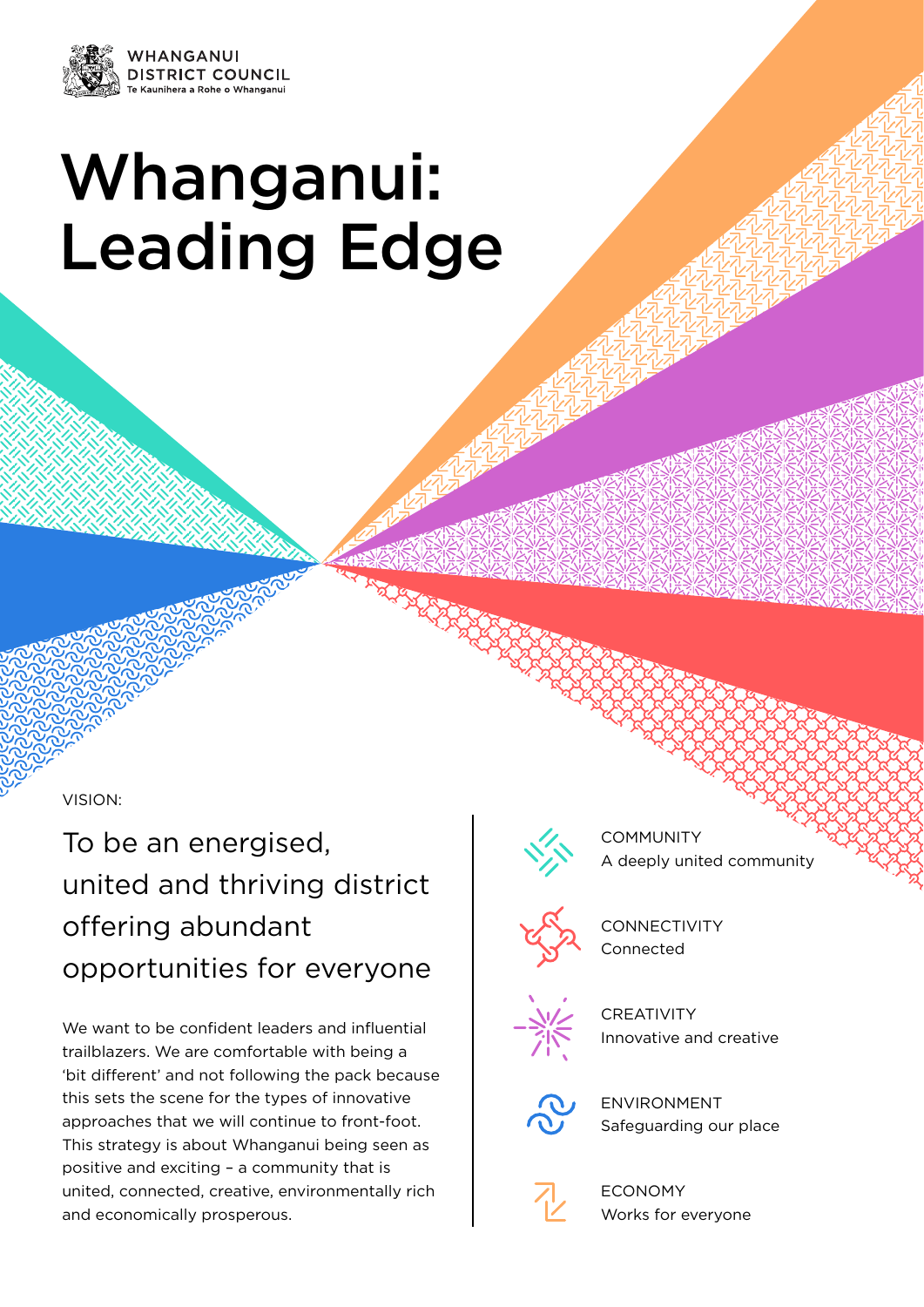

# **STRATEGIC INTENTION – WHAT WE WANT TO BE**

We are a place resounding with community spirit and there is an underlying essence that underpins what it means to be from or in Whanganui. We support each other, work in partnership, are resilient and can handle challenges. We keep talking to each other and are pulling in the same direction. We know where we are heading but celebrate and champion diversity. Our roots run deep.

# **GOAL**

Working in partnership – shaping a district that celebrates and champions its cultural and social diversity as well as its community spirit

# **HOW WILL WE KNOW WHEN WE GET THERE?**

- → We will maintain International Safe Community accreditation (Receipt of international accreditation)
- $\rightarrow$  We will demonstrate restorative city principles (Participation in the Restorative Cities programme)
- $\rightarrow$  The percentage of people who indicate high levels of belonging and wellbeing will increase (Community Views Survey)
- → We will become more culturally diverse (Census results)
- $\rightarrow$  We will have more hapu / marae / community plans (Council minutes)
- $\rightarrow$  The community will be more satisfied with Council leadership (Community Views Survey)
- $\rightarrow$  There will be greater levels of community pride (Community Views Survey)
- → Council's performance will improve (for example, as measured through appropriate benchmarking tools)
- → Our district's performance in relation to national health targets will improve (Ministry of Health)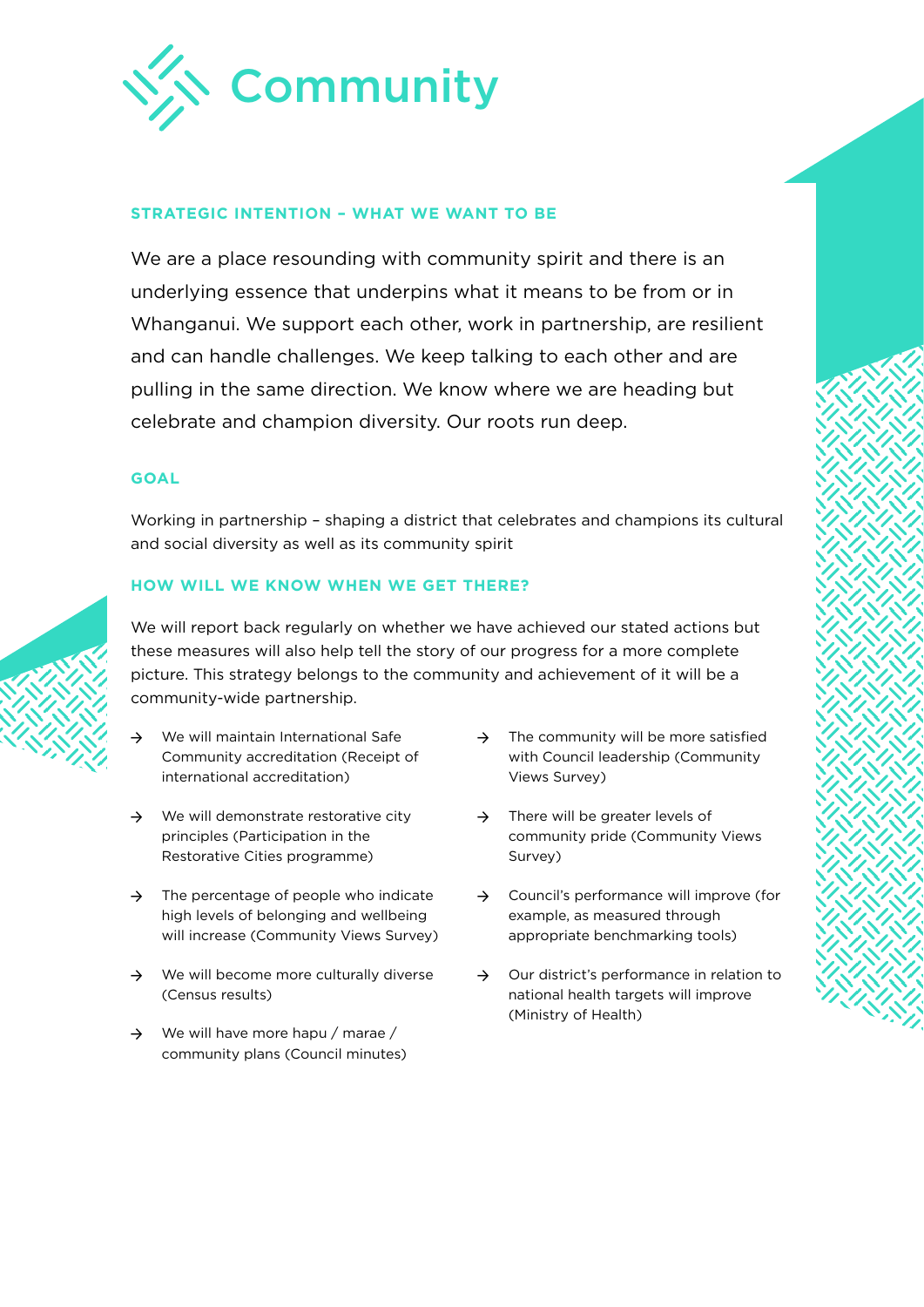## **We will**

- $\rightarrow$  Strengthen partnerships and ways of working collaboratively to weave our aspirations together - while respectfully acknowledging differences
- $\rightarrow$  Meet our obligations arising from the Te Awa Tupua (Whanganui River Claims Settlement) Act 2017 and the aspirations of the Whanganui Lands Negotiations Settlement Trust in a mutually appropriate partnership process with mana whenua (whanau, hapu and iwi)
- $\rightarrow$  Pursue initiatives that secure our health, our safety and instill a sense of belonging and wellbeing for all
- $\rightarrow$  Celebrate and champion the diversity in our district by educating, sharing and storytelling
- $\rightarrow$  Demonstrate strong, positive and empowering leadership to support unity and drive our district forward
- $\rightarrow$  Be transparent and inclusive in all our democratic processes
- $\rightarrow$  Deliver sport and recreation facilities to meet the needs of our community

# **ACTIONS**

- $\rightarrow$  Plan and work together with Iwi in a mutually appropriate way to develop a Whole of River Strategic Plan
- $\rightarrow$  Encourage the development of partnerships with Iwi on specific projects for the benefit of the community
- $\rightarrow$  Develop two hapu / marae / community plans each year
- → Commit to partnership approaches so that we can design initiatives and look for new opportunities together when delivering services to the community
- $\rightarrow$  Enhance our relationships through restorative practices to support a Restorative City approach
- → Focus on neighbourhood connectedness and revitalisation of our suburbs
- → Continue to achieve International Safe Community accreditation as designated by the Pan Pacific Safe Communities Network
- $\rightarrow$  Support the welfare of our community and protect our people from harm through health, wellbeing and regulatory functions and policies
- $\rightarrow$  Engage proactively with our distinct communities of interest to ensure everyone has a voice (e.g. young people, rural communities, older people and cultural communities)
- → Implement a Welcoming Communities Plan and support other approaches which welcome new people to our district
- $\rightarrow$  Implement a Sports and Recreation Strategy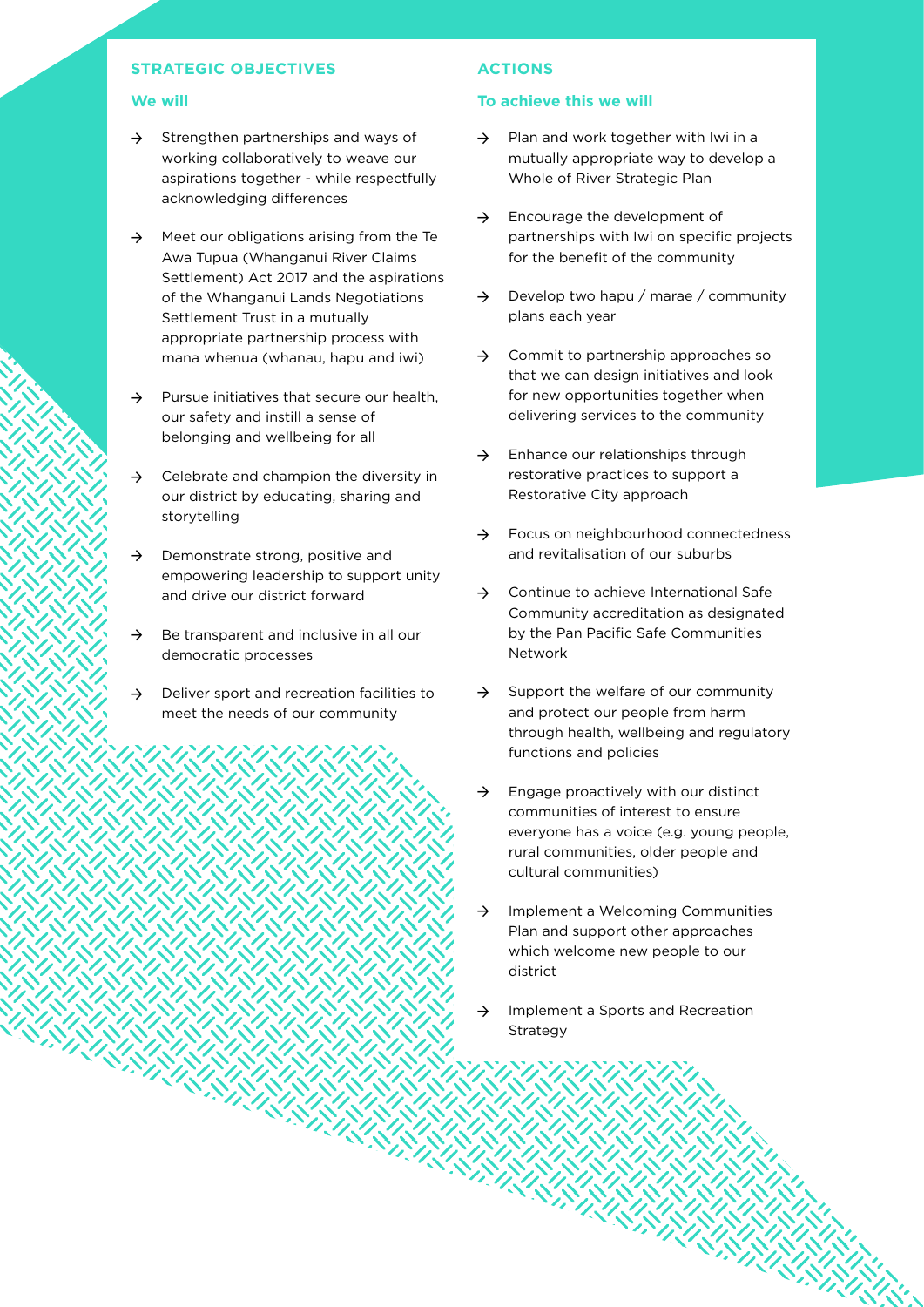

# **STRATEGIC INTENTION – WHAT WE WANT TO BE:**

We are outward-looking, and constantly seek to expand and enhance our world view – positioning ourselves and raising our image regionally, nationally and internationally. We make sustainable connections – through our network infrastructure, digital capacity, expansive ideas and external relationships. We are accessible, linked in and known for it.

# **GOAL**

A dynamic, broadly connected district that is accessible, linked in and known for it

# **HOW WILL WE KNOW WHEN WE GET THERE?**



- $\rightarrow$  We will achieve international benchmarks (Receipt of international accreditation)
- National perceptions of our district as a tourism destination will increase (National Perceptions Survey)
- $\rightarrow$  The number of visitors to Whanganui will track in line with national trends (Commercial Accommodation Monitor)
- $\rightarrow$  Satisfaction with roading and connectivity will increase (Community Views Survey)
- $\rightarrow$  More people will be using our walkways (Community Views Survey)
- $\rightarrow$  We will have higher rates of tertiary qualifications (Census results)
- $\rightarrow$  We will gain a positive reputation as a destination of choice to live, work, study and do business (National Perceptions Survey)
- → The Digital Strategy's indicators and objectives will be met (Council reporting)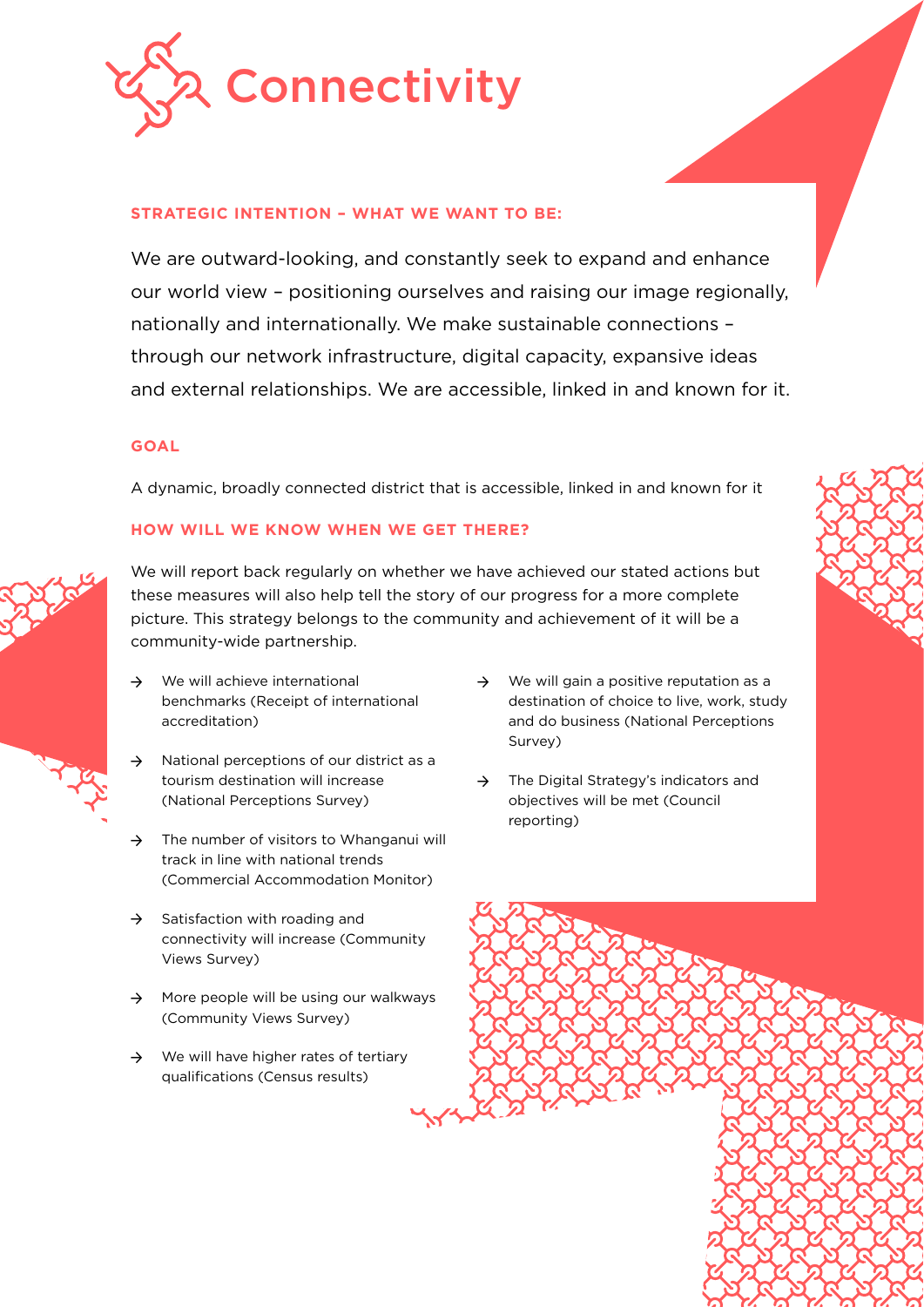## **We will**

- $\rightarrow$  Continue to build on the connectivity opportunities provided by technology
- $\rightarrow$  Drive digital innovation and opportunity in partnership with the community
- → Achieve greater accessibility to and within the district for all modes of transport, including through making our district more walk and cycle friendly
- $\rightarrow$  Improve our image and enhance our reputation as a great place to come, stay and invest
- → Work together as a region to leverage more opportunities and bolster our pulling power
- $\rightarrow$  Test ourselves on the global stage through the attainment of international benchmarks
- → Commit to continuous improvement and be an educated district – with a lifelong commitment to learning
- $\rightarrow$  Support existing, and seek out new international relationships – culturally and in the business world
- $\rightarrow$  Become positive ambassadors and self-promoters of our district and encourage those with a connection or interest in Whanganui to do the same

# **ACTIONS**

- → Support Whanganui and Partners to implement and succeed with our business, digital, visitor, and education strategies
- → Develop a revised Digital Strategy which broadly responds to the community's current and future drivers, takes a multi-faceted approach and is supported by the right tools and frameworks
- $\rightarrow$  Deliver on a clear marketing, branding and promotion proposition – one that trumpets our points of difference and competitive advantages
- $\rightarrow$  Commit to reputation management initiatives
- → Construct the down river section of the Mountains to Sea Cycle Trail from Upokongaro
- $\rightarrow$  Support digital innovation initiatives and promote Whanganui as a digital destination of choice outside the large urban centres
- $\rightarrow$  Enhance urban cycle and pathway connections through new projects which enhance our walk and cyclability
- $\rightarrow$  Continue to provide more bicycle parking as an alternative to car parking
- $\rightarrow$  Upgrade and extend roading networks for enhanced accessibility at Mosston Road, Fitzherbert Avenue and Castlecliff
- $\rightarrow$  Look for and adopt shared service opportunities where these benefit our district
- → Work with both current providers and external options to identify opportunities to grow the capacity of current educational offerings and training
- → Pursue international accreditation benchmarks where possible
- $\rightarrow$  Make use of social media by embracing the opportunities here, being bold and making more of our information available online
- $\rightarrow$  Improve open space linkages throughout the district, including enhancing access to the beach and river
- $\rightarrow$  Develop identifiable products, people and proposals to get our district noticed in the right ways on the national and international stage
- $\rightarrow$  Leverage international relationships to achieve cultural, educational and economic benefit and investment – including forging a relationship with a major New Zealand city

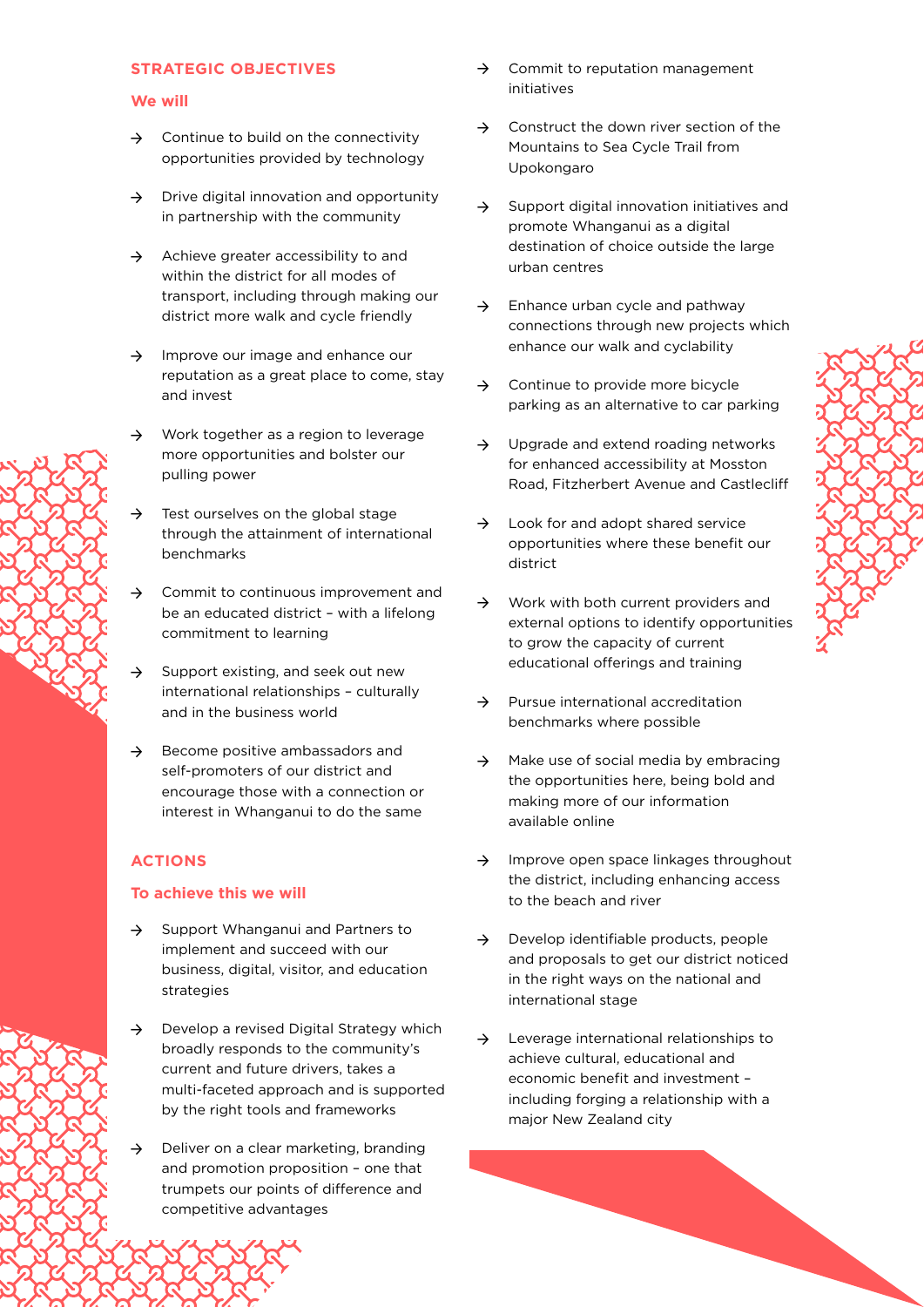

# **STRATEGIC INTENTION – WHAT WE WANT TO BE:**

We are innovative, entrepreneurial, go-getters - we actively attract industry, support start-ups and are a lightning rod for ideas and creativity. Our arts community and heritage set us apart – giving us soul and heart. We are sharp economic operators and hum with cultural personality.

## **GOAL**

A knowledge economy driven by innovation and humming with cultural personality

# **HOW WILL WE KNOW WHEN WE GET THERE?**

- $\rightarrow$  The types of jobs we offer in our district will increasingly support a knowledge economy (MBIE)
- $\rightarrow$  The percentage of 15 to 24 years olds not in employment, education or training will decrease (MBIE)
- → We will have implemented our Arts and Culture Strategy (Council minutes)
- $\rightarrow$  We will have more people engaged in our district's arts and cultural events (Community Views Survey)
- → There will be more social infrastructure and place-making activities in our district (Council minutes)
- → More people will perceive our district as an arts hub (National Perceptions Survey)
- $\rightarrow$  The number of people registered in tertiary / trades training will be maintained or increase (Education Provider Surveys / Ministry of Education)

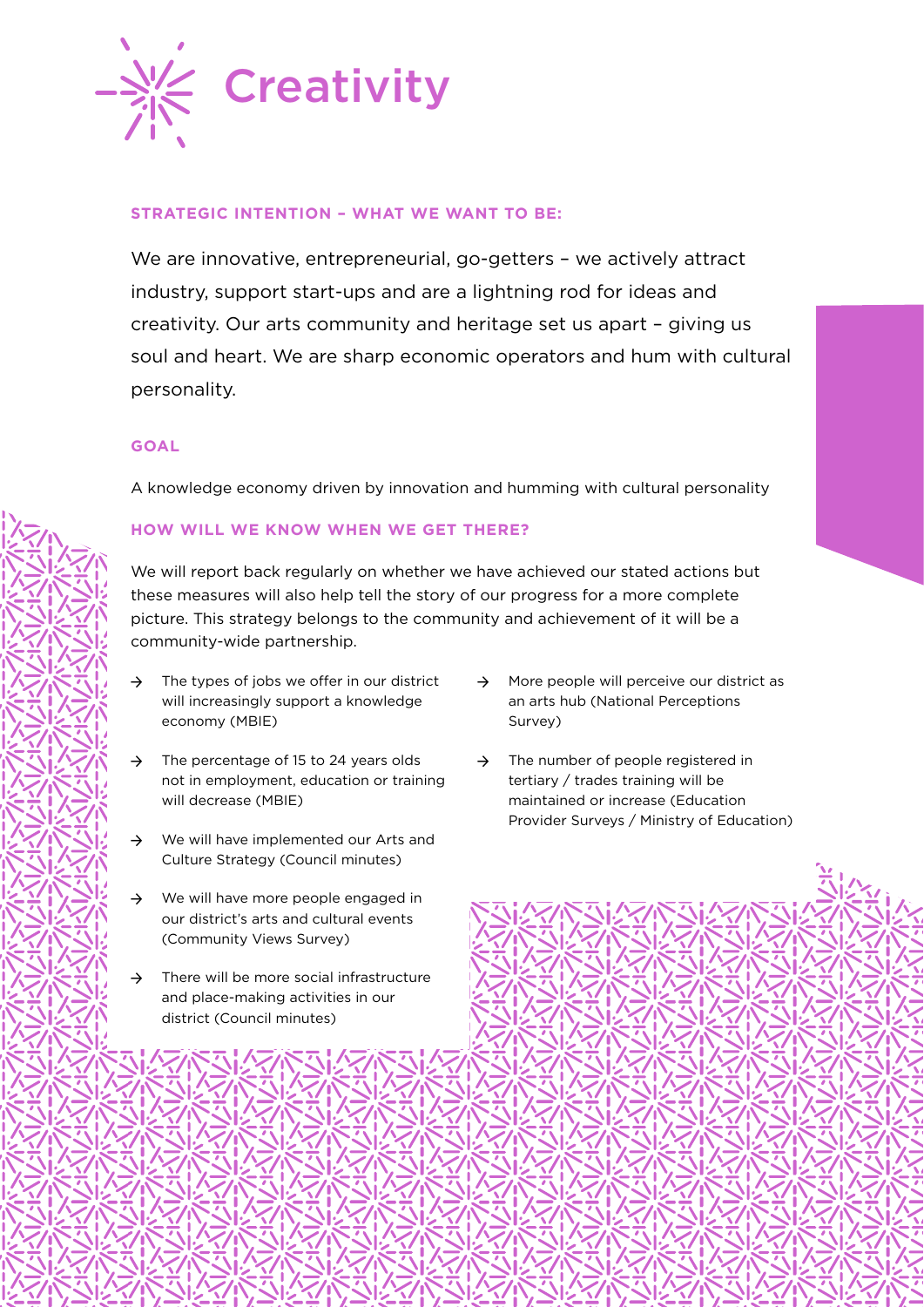#### **We will**

- → Protect and promote our culture and heritage as a key point of difference
- $\rightarrow$  Facilitate the use of digital technologies and smart approaches to drive innovation and productivity
- $\rightarrow$  Sustain and nurture our arts reputation
- → Use our compactness, agility and pioneering attitude to our advantage by attracting niche manufacturing opportunities, microbusinesses, start-ups, creative industries and points of difference
- $\rightarrow$  Develop a dynamic knowledge economy and workforce
- $\rightarrow$  Become a district renowned for talent and creativity
- $\rightarrow$  Generate a buzz through events and downtown vibrancy

## **ACTIONS**

- → Work towards establishing four suburban library hubs
- $\rightarrow$  Foster literacy and learning by continuing to improve our library service and its delivery to children, families and under-served communities
- $\rightarrow$  Encourage innovation and start-ups through projects run via the Innovation Quarter
- $\rightarrow$  Focus on digital technologies to grow business, investment and innovation
- → Adopt and implement an Arts and Culture Strategy
- $\rightarrow$  Continue to work with industry and / or specific companies to identify needs and, if appropriate, partner with a Private Training Enterprise to increase capacity for training in Whanganui
- $\rightarrow$  Support the Sarjeant Gallery redevelopment project as a powerful arts anchor
- → Trumpet existing success stories and look for the next big thing
- → Work on innovative digital opportunities to support Council's service delivery – including in relation to the 'internet of things' and making sure that our infrastructure is future-ready
- $\rightarrow$  Enter more awards to celebrate what we do and position ourselves as leading edge
- $\rightarrow$  Continue the implementation of our Public Art Strategy
- → Support, create and grow events both iconic and off-peak
- Implement an interactive arts and heritage walkway in the town centre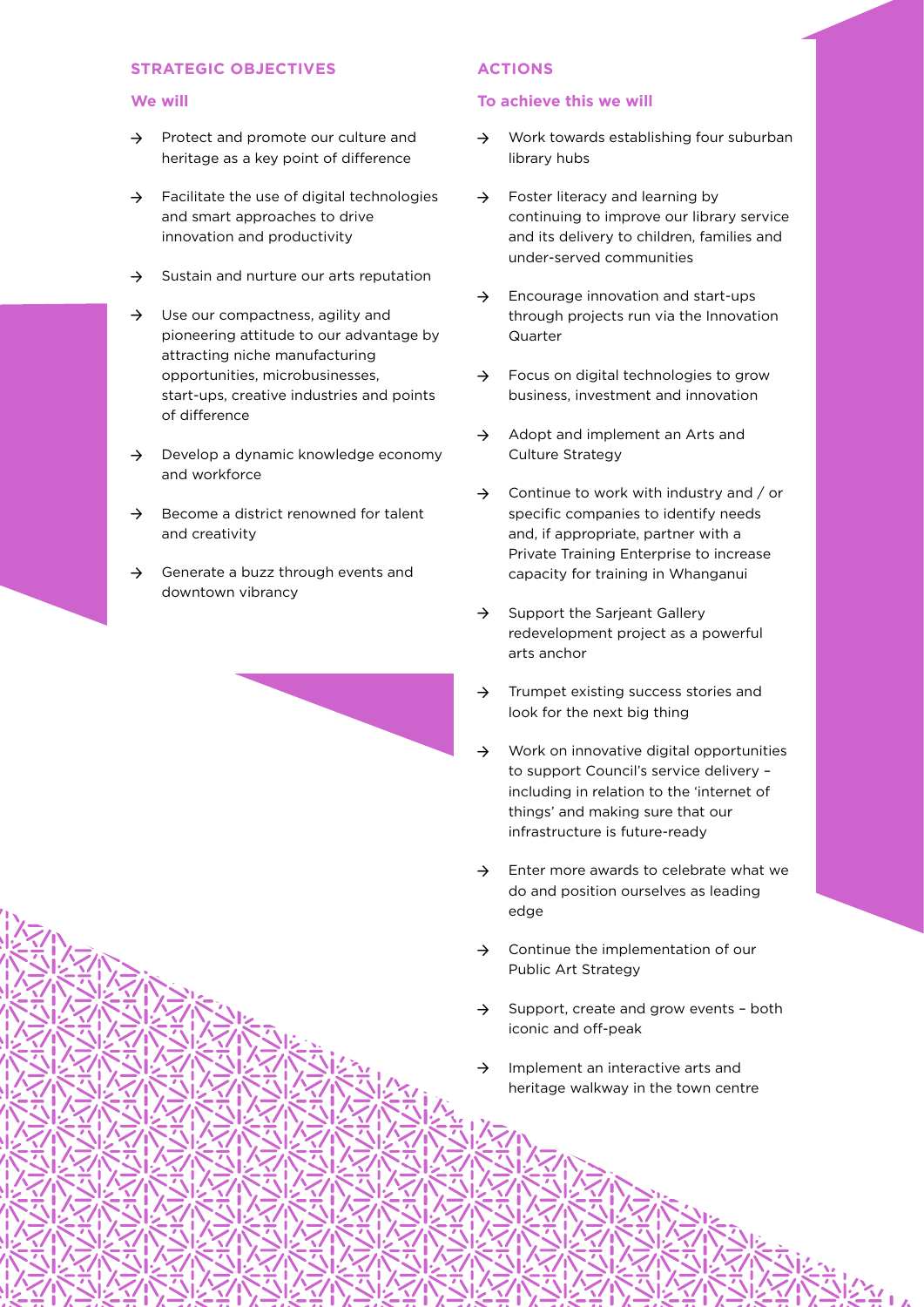

# **STRATEGIC INTENTION – WHAT WE WANT TO BE:**

We draw strength from our rich tapestry of rivers which sustain and shape us. We are a district with beautiful, integrated design, bountiful and valued natural resources and a sense of life and vitality. It feels positive here and there is a lot going on. Our wealth is abundant and we take a broad view of what this means. We play on our strengths and make our own opportunities – trumpeting our unique identity through placemaking that flows from the mountain to the river to the sea. We are eco-rich, showcase and safeguard our heritage and always keep an eye on the future.

# **GOAL**

A district that safeguards its natural resources and provides an environment with a sense of place, identity and vitality

# **HOW WILL WE KNOW WHEN WE GET THERE?**

- $\rightarrow$  We will meet environmental monitoring targets through the State of the Environment Report (State of the Environment Report)
- → We will have implemented a Town Centre Regeneration Strategy (Council minutes)
- $\rightarrow$  We will have achieved the targets in our Waste Management and Minimisation Plan (Waste Working Party Reports)
- $\rightarrow$  Our corporate environmental impact will reduce and will become a resourceefficient Council (Corporate reports)
- → We will demonstrate a sustainable approach to resource management in line with the goals of the District Plan (Council records)

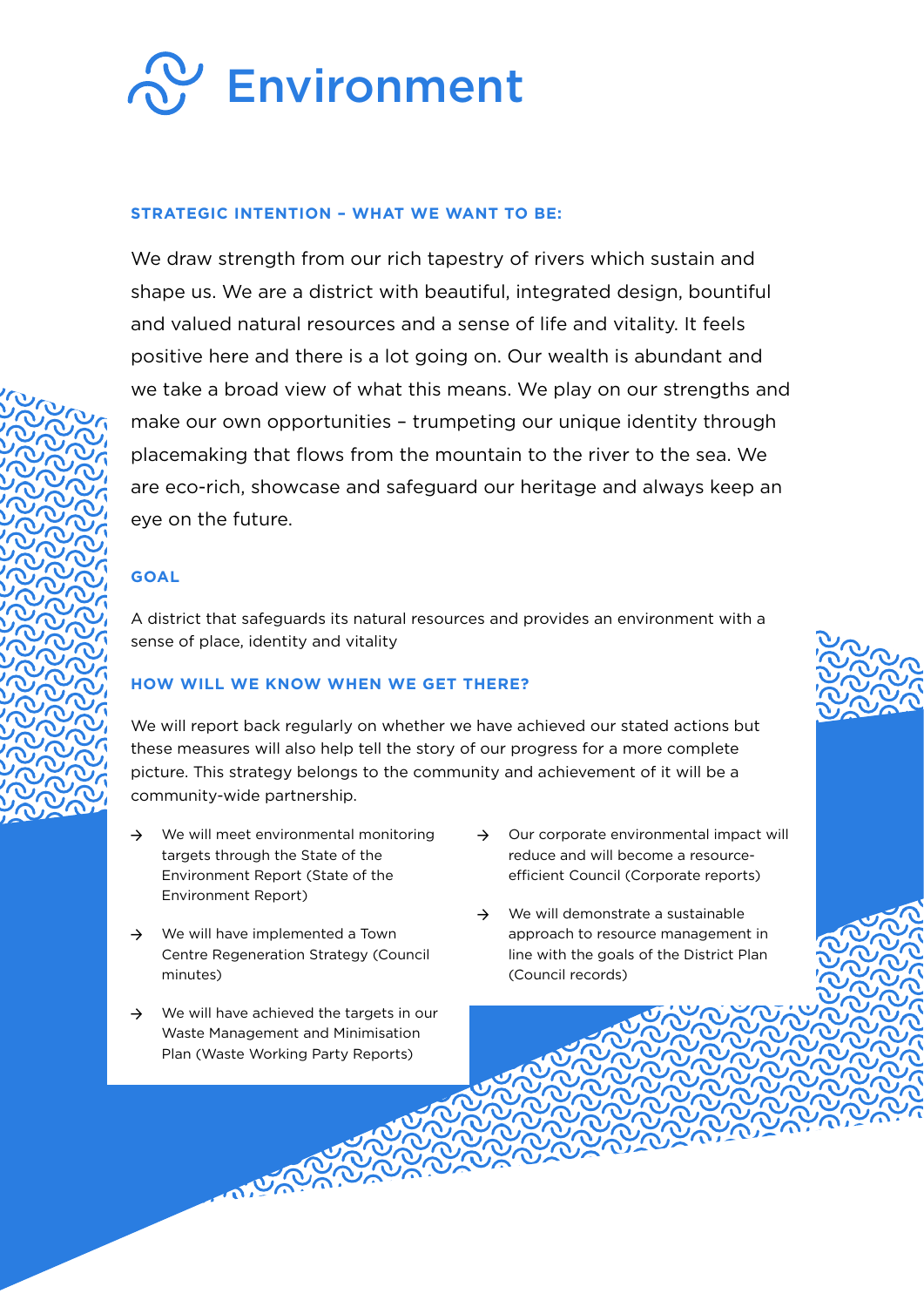## **We will**

- $\rightarrow$  Capitalise and build on the value of our coastal location
- → Ensure our built environment reflects 21st century needs while preserving our distinctive heritage
- → Pursue integrated and rejuvenated urban design, placemaking and landscape approaches
- $\rightarrow$  Safeguard the health of the Awa and let its richness shape us as a place
- $\rightarrow$  Connect our identity to authenticity, abundance and community pride
- $\rightarrow$  Maximise our rural assets and identify opportunities for sustainable growth
- $\rightarrow$  Recognise the values held by mana whenua under kaitiaki for the environment – preserving and conserving our natural resources and heritage by seeking sustainable and innovative green solutions
	- Look after our infrastructural network and assets with a view to the future – encouraging innovation and making sure of the sustainable use of technology and other materials
- Continue to deliver a proactive, flexible and continually evolving District Plan – with the provision of appropriate zones and precincts
- $\rightarrow$  Ensure the growth of the district is undertaken in a sustainable way
- $\rightarrow$  Increase our resilience to climate change

# **ACTIONS**

- → Work with Iwi to realise Te Awa Tupua aspirations
- $\rightarrow$  Revitalise and beautify the town centre
- $\rightarrow$  Pursue green tech approaches and take a responsible approach to the disposal of waste
- Develop and implement a coastal plan
- $\rightarrow$  Respond positively and innovatively to earthquake-prone building issues
- $\rightarrow$  Support the successful achievement of the Whole of River Strategic Plan
- $\rightarrow$  Facilitate community engagement to ensure a place-based planning approach for development
- $\rightarrow$  Commit to the creation of quality urban design by formalising guidelines as a signatory to the urban design protocol
- $\rightarrow$  Enhance our responsibilities in relation to sustainable land use and pursue innovative partnerships to value resources and eliminate waste
- $\rightarrow$  Manage our assets, facilities and infrastructure responsibly and sustainably on behalf of the community
- $\rightarrow$  Protect the use of soil and rural assets and activities through the District Plan
- → Rejuvenate Castlecliff and our coastal environment
- $\rightarrow$  Take a risk-based approach to asset management
- $\rightarrow$  Lead community responses to the risks and opportunities of climate change as per our Infrastructure Strategy and other key documents
- → Continue to develop the rural sector including through the Rural Enterprise Project and our opportunities in relation to horticulture
- → Protect and enhance our built heritage in line with the Town Centre Regeneration Strategy
- → Promote environmentally sustainable practices to divert more waste from landfill and to position disposal as the last choice behind reduced waste producing habits, reuse of products and recycling.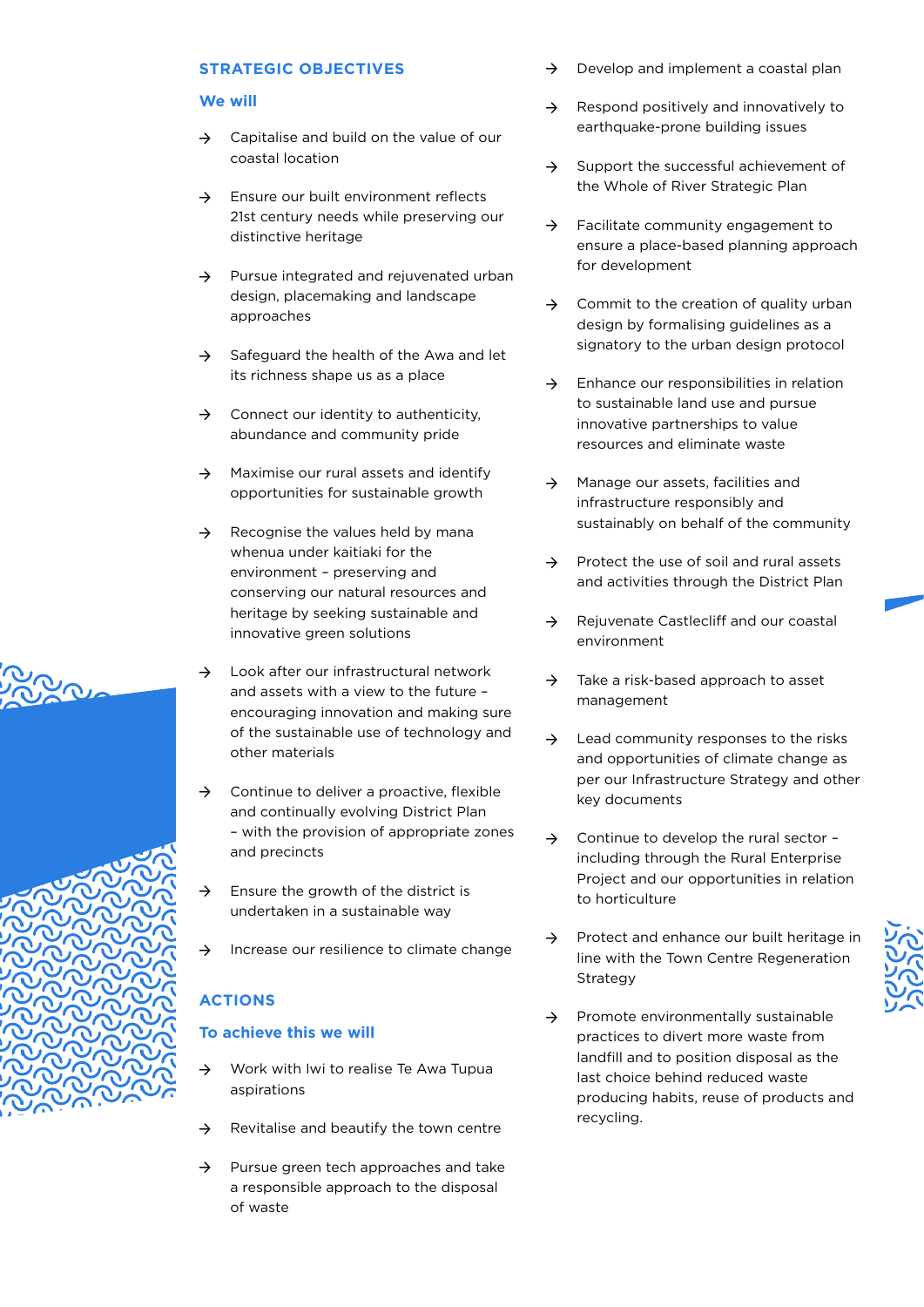

# **STRATEGIC INTENTION – WHAT WE WANT TO BE**

We provide boundless opportunities and are truly a place of choice for all. We are thriving and loaded with jobs, development and lifestyle appeal meaning that anyone can and will want to call us home. We are welcoming, empowering and enabling – supporting everyone to flourish.

## **GOAL**

An easy-living place of choice of all – flourishing with employment and development opportunities

# **HOW WILL WE KNOW WHEN WE GET THERE?**

- $\rightarrow$  There will be more jobs and businesses established in the district (MBIE)
- $\rightarrow$  Our median income will increase (Census results)
- $\rightarrow$  We will have more people in our district (Census results)
- $\rightarrow$  We will have more people with NCEA Level 2 (Ministry of Education)
- $\rightarrow$  We will perform well on the Affordability Index (Affordability Index results)
- $\rightarrow$  More people will have a positive view of the lifestyle benefits in Whanganui – both internally and externally (Community Views Survey and the National Perceptions Survey)
- → Our residents' satisfaction in relation to their standard of living will improve (Community Views Survey)
- $\rightarrow$  We will meet the targets in our Economic Development Strategy (Whanganui & Partners report)
- → Our schools will have more international students (Ministry of Education)
- $\rightarrow$  We will have the same rate of growth for tourism spend as the New Zealand total average (Regional Tourism Estimates)